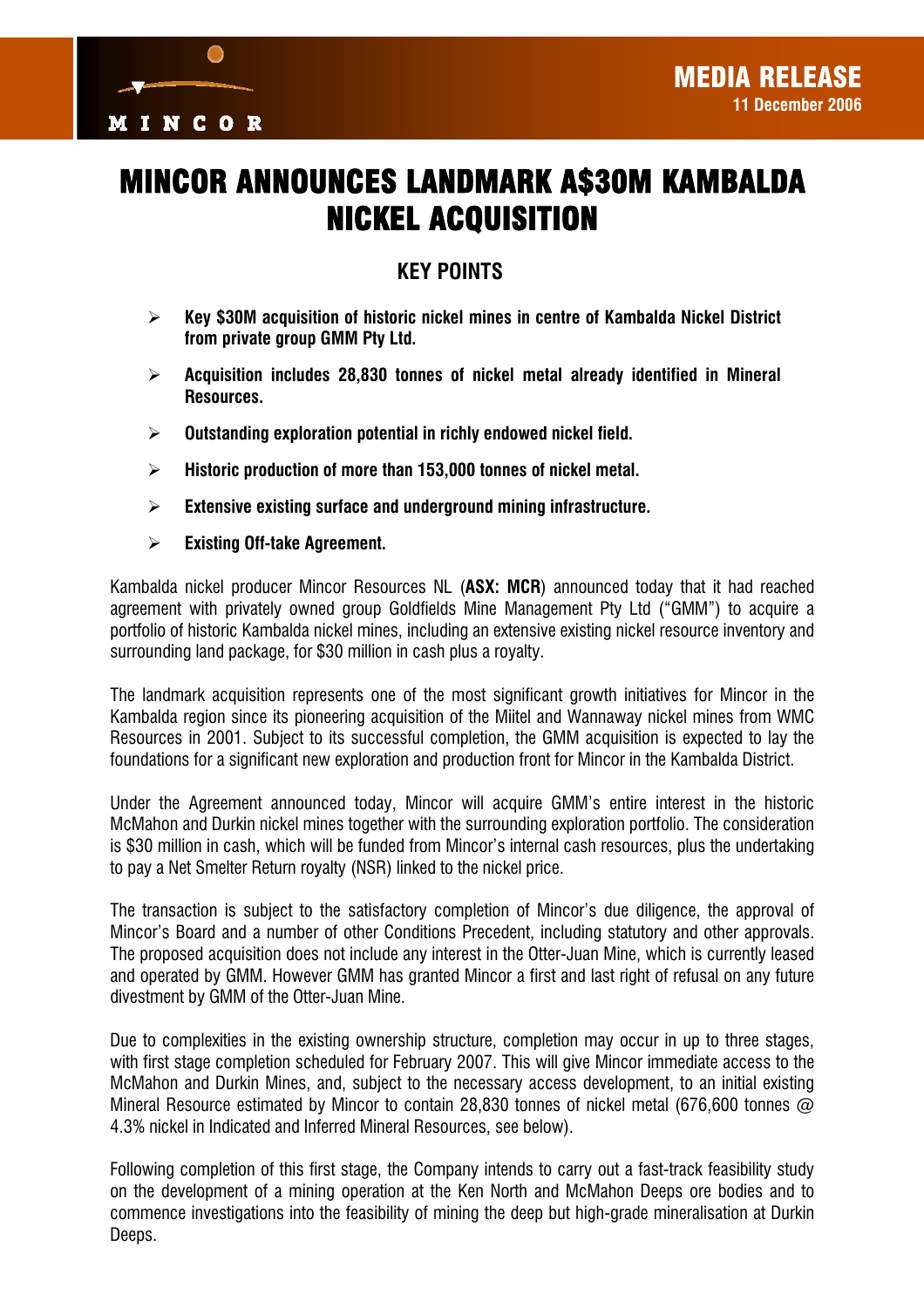The Company would also commence immediate exploration on targets throughout the richly endowed surrounding area, including the down-plunge extensions of ore shoots with combined past production of over 153,000 tonnes of nickel metal.

"We are very pleased with this opportunity to acquire a new production and exploration centre on the Kambalda Dome – the site of the first nickel discoveries in the Kambalda District," said Mincor's Managing Director, Mr David Moore.

"While our four mines in the Widgiemooltha area have made Mincor the largest single producer of nickel in the Kambalda District, there is no doubting the remarkable nickel endowment of the original Kambalda Dome," he added.

"It is also a striking fact that there has been only negligible exploration since 1998 on these immensely prolific tenements, despite the nickel boom – a quirk of history and circumstance that creates an exceptional opportunity for a growth-orientated nickel mining company such as Mincor."

"This transaction opens a whole new exploration and production front for Mincor, and demonstrates our intention to use our excess cash resources to acquire proven assets in high-quality areas that provide both immediate value and long-term upside. The deal is also good news for the town of Kambalda, which will, once the acquisition is completed, see a rapid increase in exploration and mining activity almost on its doorstep," Mr Moore said.

Mr Moore said Mincor would focus on getting production underway from the Ken North/McMahon Deeps complex as soon as possible, while pursuing intensive exploration on other known resources and target areas. With past production of over 4.9 million tonnes of ore at an average grade of 3.12% nickel, the tenements to be acquired are among the most prolific in the Kambalda Nickel District.

Mincor is currently producing approximately 15,000 tonnes per annum of nickel metal in ore from its four operating mines in the Widgiemooltha area of the Kambalda Nickel District. As the biggest single producer in the Kambalda District, and the largest "mid-tier" nickel sulphide producer in Australia, the Company is benefiting strongly from record nickel prices and has a net working capital balance in excess of \$65 million, with no debt.

In addition to its four existing mines, Mincor recently commenced pre-feasibility studies on its new discovery at Carnilya Hill, north of Kambalda. The Company is also developing the South Miitel ore body, and recently announced the potential discovery of a new high-grade nickel ore body beneath its operating Mariners Mine.

### **Resource Estimations**

Resource estimates were completed by Mincor Resources NL on the three un-mined nickel resources on the tenements the subject of this transaction. These are the Ken North, McMahon Deeps and Durkin Deeps mineralised zones. All of these surfaces are extensions or repetitions of previously mined ore bodies, thus some reliance can be placed on previous mapping and interpretations in the modeling. Wireframes were constructed to capture all nickel intersections at or above one percent nickel.

A total of ninety seven (97) drill holes were used for the estimations, with the number of intersections per surface ranging from one to nineteen. The surfaces with less than four drill holes to inform them were generally classified as Inferred Mineral Resources. Estimation methodology is via an ordinary kriged triple accumulation unfolded model that is subsequently re-incorporated into the real world block model for reporting appropriate tonnages and grade.